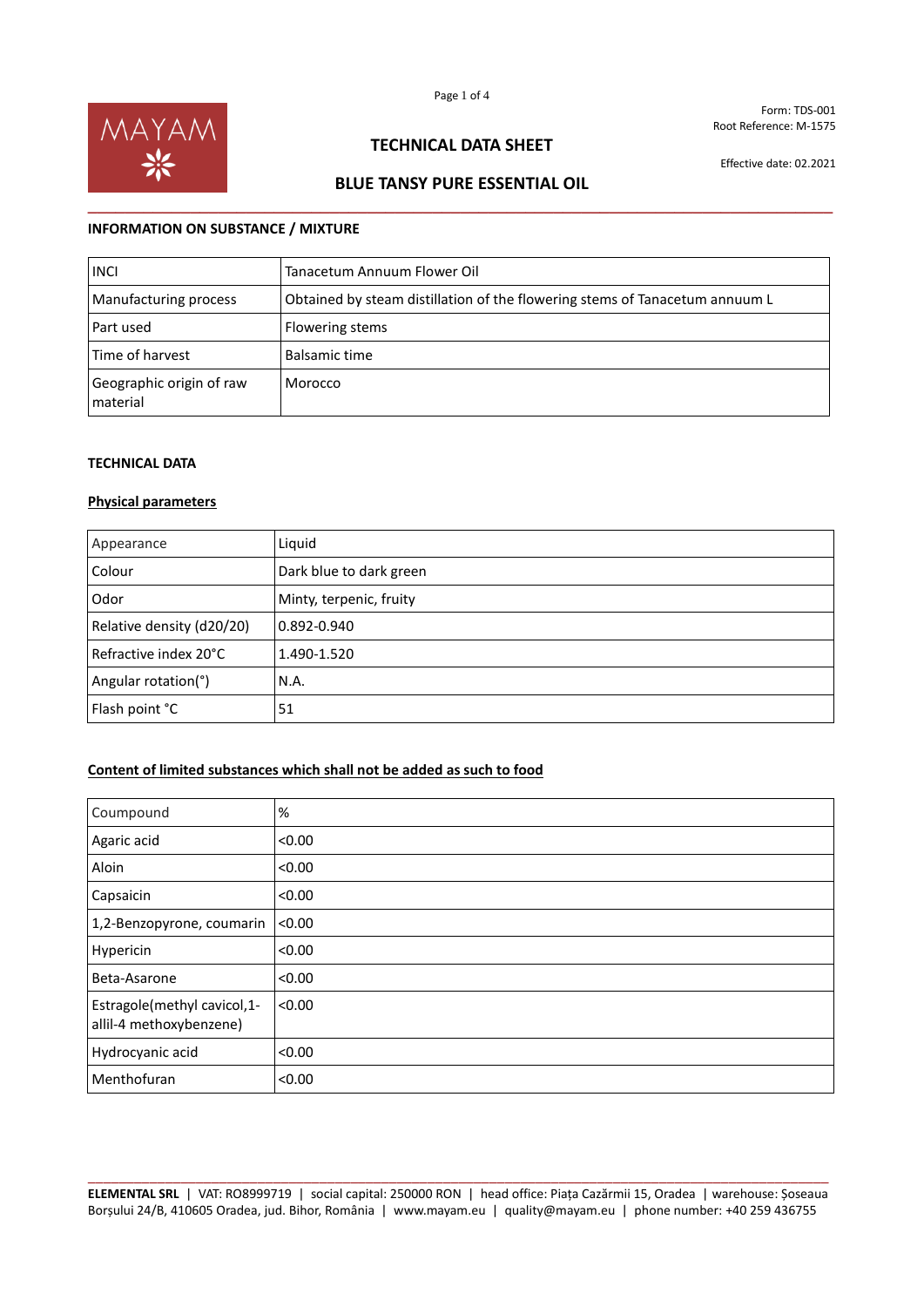

# **TECHNICAL DATA SHEET**

Effective date: 02.2021

# **BLUE TANSY PURE ESSENTIAL OIL**

| Methyleugenol (4-allil-1,2-<br>dimethoxybenzene) | < 0.00 |
|--------------------------------------------------|--------|
| Pulegone                                         | < 1.50 |
| Quassin                                          | < 0.00 |
| Safrole (1-allil-3,4-<br>methylenedioxybenzene)  | < 0.00 |
| Teucrin A                                        | < 0.00 |
| Alpha-Thujone                                    | < 0.00 |
| Beta-Thujone                                     | < 0.00 |

#### **Characterizing components**

| Hydrocarbons content | N.A. |
|----------------------|------|
| COV content          | N.A. |

### **Contaminations**

| Heavy metals             | The raw vegetal conforms to EC Reg. 629/2008 Because of the concentration factor of<br>the extraction process, the extract itself may have high levels of some heavy metals.<br>However, at the recommended use level per application, the final consumer product<br>will also conform to European legislation. |
|--------------------------|-----------------------------------------------------------------------------------------------------------------------------------------------------------------------------------------------------------------------------------------------------------------------------------------------------------------|
| Pesticides               | The raw vegetal conforms to EC Reg. 629/2008 Because of the concentration factor of<br>the extraction process, the extract itself may have high levels of some heavy metals.<br>However, at the recommended use level per application, the final consumer product<br>will also conform to European legislation. |
| <b>Residual solvents</b> | According to Directive 2009/32/EC                                                                                                                                                                                                                                                                               |
| Mycotoxins/contaminants  | According to EC Reg. 629/2008 amending EC Reg. 1881/2006                                                                                                                                                                                                                                                        |
| <b>IPA</b>               | According to CE Reg. 2015/1933                                                                                                                                                                                                                                                                                  |
| BSE/TSE                  | Does not contains ingredients of animal origin, there is no risk of cross contamination<br>because it doesnot present in our factory                                                                                                                                                                            |
| Radioactivity            | According to EC Reg. 1048/2009 (extension of EC Regulation 733/2008)                                                                                                                                                                                                                                            |

#### **Microbiology**

Aerobic bacteria (TAMC) | <100 cfu/g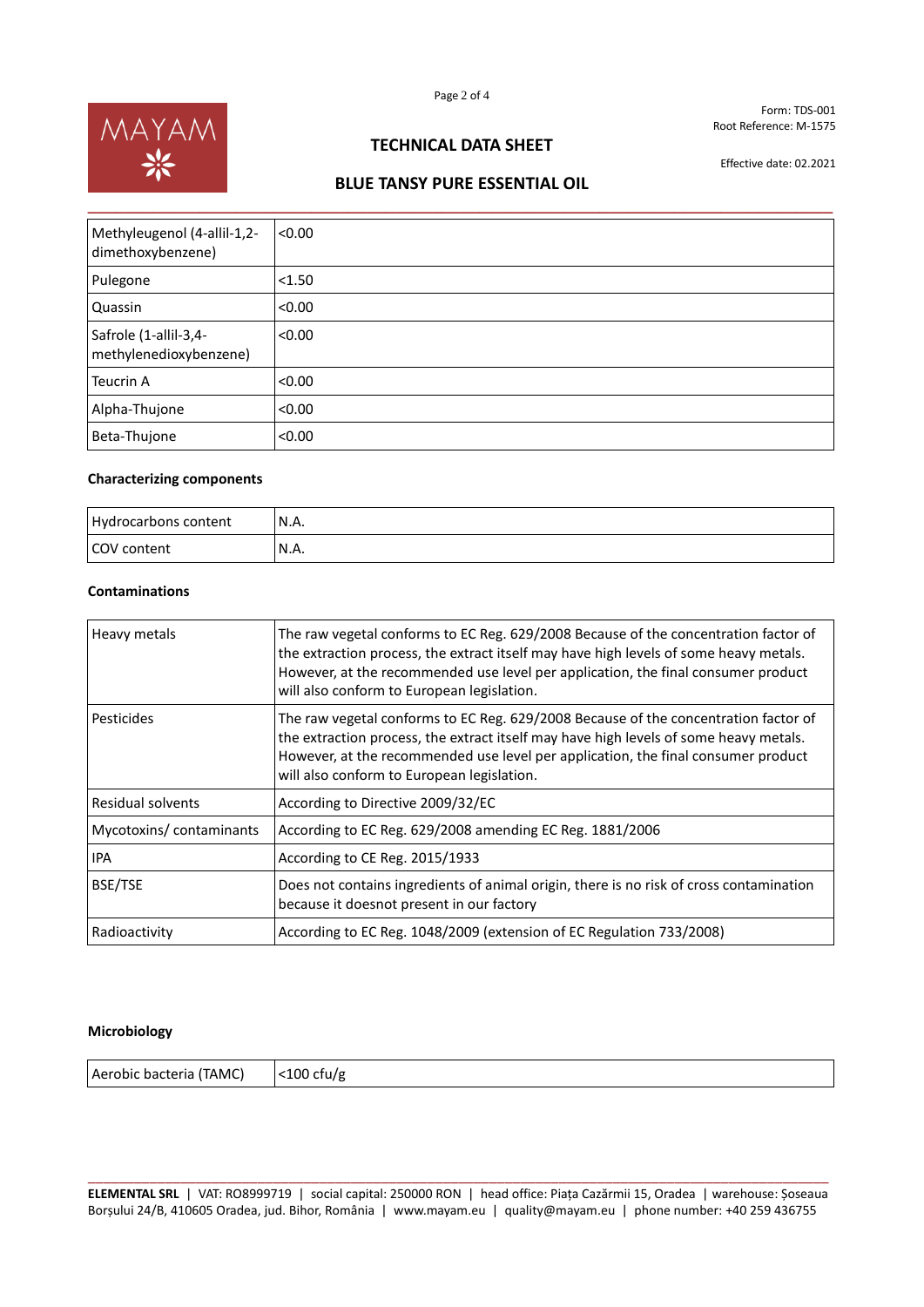

# **TECHNICAL DATA SHEET**

Effective date: 02.2021

# **BLUE TANSY PURE ESSENTIAL OIL**

| Yeast and moulds      | $< 10 \text{ cfu/g}$ |
|-----------------------|----------------------|
| Enterobacteriaceae    | $< 10 \text{ cfu/g}$ |
| l Salmonella          | Absent in 25g        |
| Escherichia coli      | Absent in 1g         |
| Staphylococcus aureus | Absent in 1g         |

## **TRANSPORT, STORAGE and SHELF LIFE**

| Storage conditions | Store product in tightly closed containers, protected from heat and light |
|--------------------|---------------------------------------------------------------------------|
| Shelf Life         | 36 months under good storage conditions                                   |

### **LEGISLATION**

| Certification                     |                                                                                                                                                                                                                                                 |
|-----------------------------------|-------------------------------------------------------------------------------------------------------------------------------------------------------------------------------------------------------------------------------------------------|
| <b>CMR</b>                        | Is not classified as carcinogenic, mutagenic or toxic according to regulation 1272/2008                                                                                                                                                         |
| <b>Nanomaterials</b>              | No nanomaterials were added at any stage of the manufacturing/production process,<br>in accordance with EU Cosmetic Regulation                                                                                                                  |
| Animal testing                    | This product has not been Animal Tested for cosmetic purposes by or on behalf of the<br>company, nor has any of its component parts named in the International Cosmetic<br>Ingredient Dictionary & Handbook (11th Edition), 31st December 1990. |
| <b>GMO</b>                        | Is not derived/produced from a raw material that has been genetically modified                                                                                                                                                                  |
| Vegan and vegetarian<br>statement | This product is 100% vegetable origin. It doesn't contain animal ingredients, it isn't<br>tested on animals and the manufacturing process doesn't include animal ingredients or<br>by-products                                                  |
| <b>EINECS</b>                     | 310-127-6                                                                                                                                                                                                                                       |
| <b>CAS</b>                        | 934-978-3                                                                                                                                                                                                                                       |

## **LABELING**

| Hazard categories        | AH1 Aspiration hazard 1<br>EHC2 Hazardous to the aquatic environment, long-trem hazard 2<br>FL3 Flammable Liquids 3<br>MUT2 Germ cell mutagenicity 2<br>SCI2 Skin corrosion / irritation 2<br>SS1A Sensitisation, skin 1A |
|--------------------------|---------------------------------------------------------------------------------------------------------------------------------------------------------------------------------------------------------------------------|
| <b>Hazard statements</b> | H226 - Flammable liquid and vapour.                                                                                                                                                                                       |